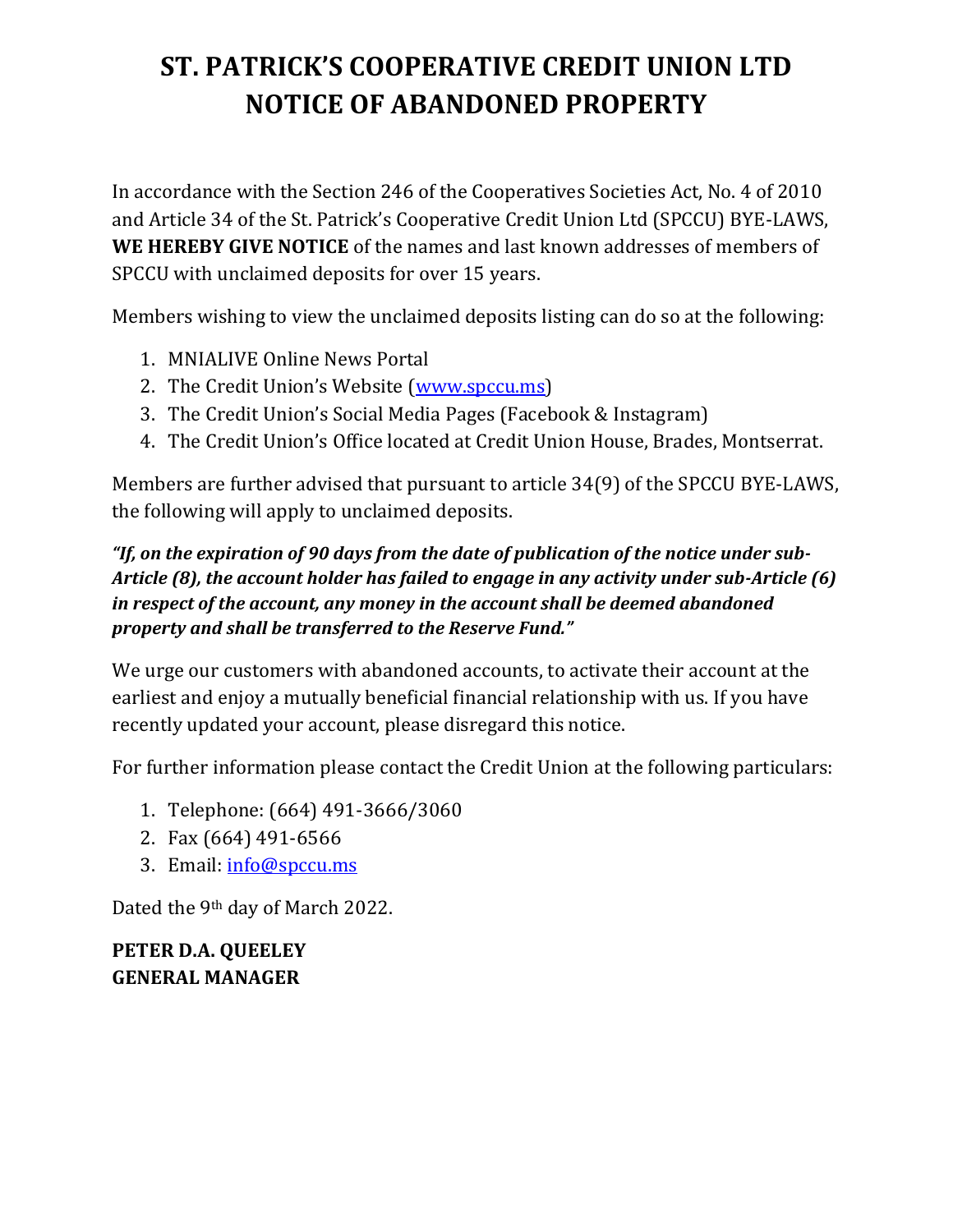## **NAME OF MEMBER LAST KNOWN ADDRESS**

## **Listing of Names Below:**

| ABRAMS, JASON                     | Hope, Montserrat               |
|-----------------------------------|--------------------------------|
| ALLEN, ANITA                      | Salem, Montserrat              |
| ALLEN, DELROY                     | NIXON'S, MONTSERRAT            |
|                                   | 32b Queenswood Road,           |
|                                   | Moseley, Birmingham, B13 9AX,  |
| ALLEN, VIOLA J                    | <b>United Kingdom</b>          |
| AYMER, CHARLES                    | Brades, Montserrat             |
| <b>AYMER, CHARLES I</b>           | Brades, Montserrat             |
| <b>BARTLEY, BERTILIA LAURALEE</b> | Friths, Salem, Montserrat      |
| <b>BENN, CARLISA</b>              | MANJACK, MONTSERRAT            |
| BLAKE-ORR, CANDIA A.              | St John's, Montserrat          |
| BOATSWAIN, VANESSA                | Montserrat                     |
|                                   | 14 MARIAN COURT, GREATER       |
| <b>BRAMBLE, ASHTON</b>            | LONDON, UNITED KINGDOM         |
| <b>BRAMBLE, DIREN</b>             | Davy Hill, Montserrat          |
| BRAMBLE, GRACE BARRY & BERNADINE  | Davy Hill, Montserrat          |
| <b>BRAND, EVERETTE</b>            | <b>BARZEY'S, MONTSERRAT</b>    |
| Browne, Sharon                    | St. Peter's, Montserrat        |
| <b>BUFFONGE, JOSEPH E</b>         | Salem, Montserrat              |
| Buntin, John 'nick'               | ST. JOHN'S, MONTSERRAT         |
|                                   | 25 Sandfield Road, St. Albans, |
| <b>BURKE, JO-ANN</b>              | AL1 4JZ, United Kingdom        |
|                                   | FLEMMING, SALEM,               |
| CABEY, CONNIE S                   | <b>MONTSERRAT</b>              |
| CARTY, JOHN                       | St. Patrick's, Montserrat      |
| <b>CASSELL, RENIQUE</b>           | Lime Kiln, Montserrat          |
|                                   | 3 Mango Drive, Woodlands,      |
| <b>CHADWICK, BERYL</b>            | Montserrat                     |
| <b>CHARLES, ADRIAN</b>            | ST. JOHN'S, MONTSERRAT         |
| <b>CLUB, POINTE COMMUNITY</b>     | Lookout, MONTSERRAT            |
| DALEY, LAURENCINA WEST            | Kinsale, Montserrat            |
| DALEY, REXFORD A                  | <b>CUDJOE HEAD, MONTSERRAT</b> |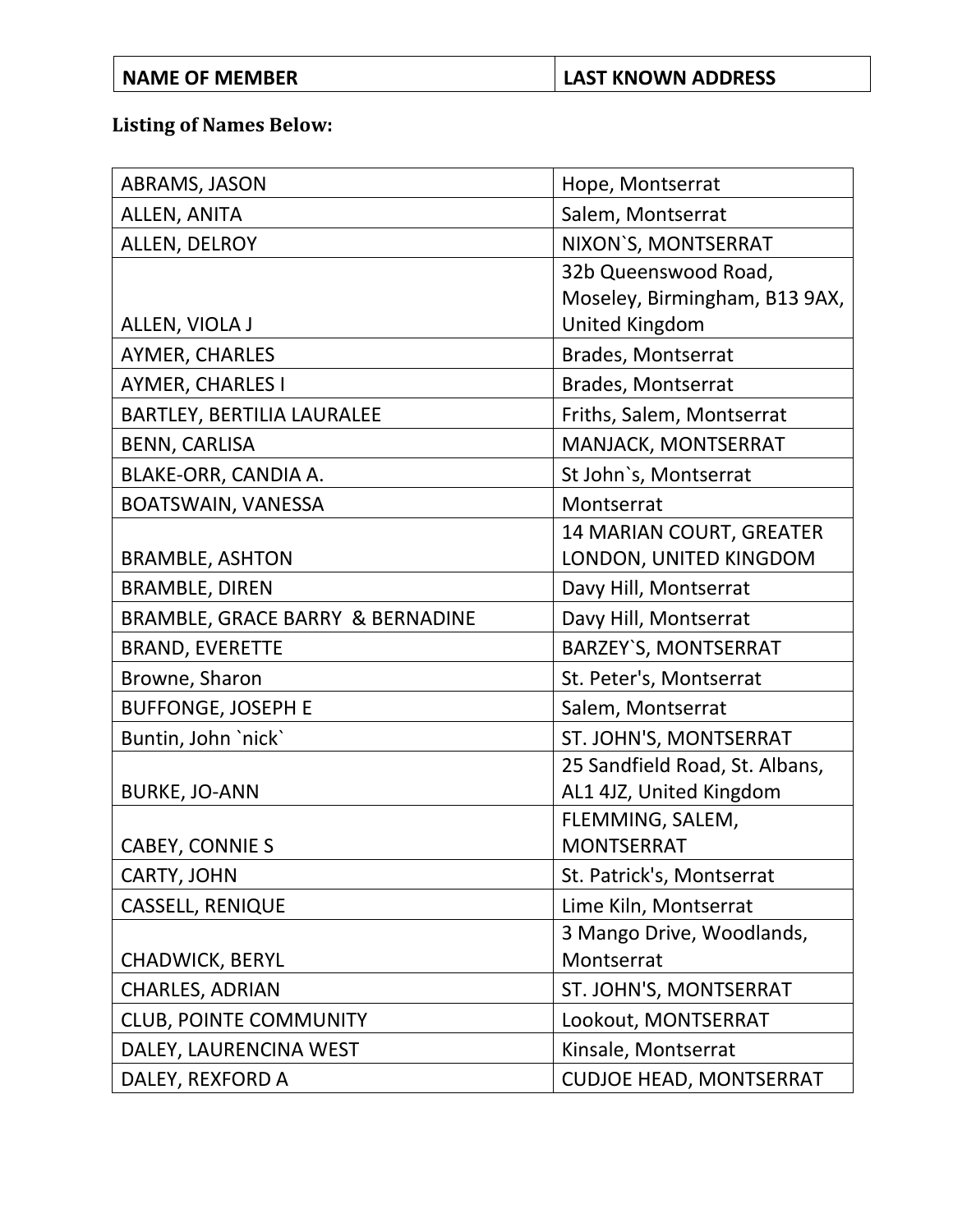| <b>NAME OF MEMBER</b>            | <b>LAST KNOWN ADDRESS</b>                               |
|----------------------------------|---------------------------------------------------------|
|                                  |                                                         |
| DEAR, MONICA F                   | P.O. Box 126, Plymouth,<br>Montserrat                   |
|                                  |                                                         |
| <b>DUBERRY, EMILIO</b>           | JUDY PIECE, MONTSERRAT<br>Peaceful Cottage, St. John's, |
| DUBERRY, GLETTA AMANDA           | Montserrat                                              |
| DYETT, KEITHLY                   | Davy Hill, Montserrat                                   |
| FARRELL, DARIEN ALEXSANDER       | Brades, Montserrat                                      |
| FENTON, DOROTHY                  | ST. JOHN'S, MONTSERRAT                                  |
|                                  |                                                         |
| <b>FERGUS, TYISHA</b>            | St. Peter's, Montserrat                                 |
| <b>GORDON, DEVON</b>             | MANJACK, MONTSERRAT<br>UPPER SOUTH HILL, THE            |
|                                  | VALLEY, PO BOX 1670,                                    |
| GREAVES, DEBBY E.A/ KEITH.E      | <b>ANGUILLA</b>                                         |
| <b>GREAVES, MAUDELYN</b>         | Salem, Montserrat                                       |
| <b>GREENAWAY, DERON</b>          | Davy Hill, Montserrat                                   |
| <b>HENRY, ANTHONY</b>            | Davy Hill, Montserrat                                   |
|                                  | P.O. Box 221, Brades,                                   |
| HICKSON, VERONICA A              | Montserrat                                              |
| Howe, Avonelle                   | Salem, Montserrat                                       |
|                                  | 57 CLYDE ROAD, LONDON, N15                              |
| HUNTER, OSCAR CLIFFORD LLEWELLYN | <b>4LS, UNITED KINGDOM</b>                              |
|                                  | 4 Eldrig Turn, Washington                               |
|                                  | Avenue, Hemel, Hempstead,                               |
| ISLES, EDWARD                    | HP2 6AE, United Kingdom                                 |
| JAMES, DAVID                     | ST. JOHN'S, MONTSERRAT                                  |
| JAMES, GLENFORD                  | MANJACK, MONTSERRAT                                     |
| KING, SHAMAINE                   | Davy Hill, Montserrat                                   |
|                                  | Box 1380, Bronx, New York                               |
| Kirnon, Elvis                    | 10451, USA                                              |
| LAWRENCE, ARABELLA               | Davy Hill, Montserrat                                   |
|                                  | VIRGIN ISLANDS, ST. PETER'S,                            |
| LEWIS, AJANI                     | <b>MONTSERRAT</b>                                       |
| LOVELLE, EUSTACE                 | Brades, Montserrat                                      |
| LOVELLE, EUSTACE                 | Brades, Montserrat                                      |
| <b>MEADE, CHARLES</b>            | <b>Collins Ghaut, Montserrat</b>                        |